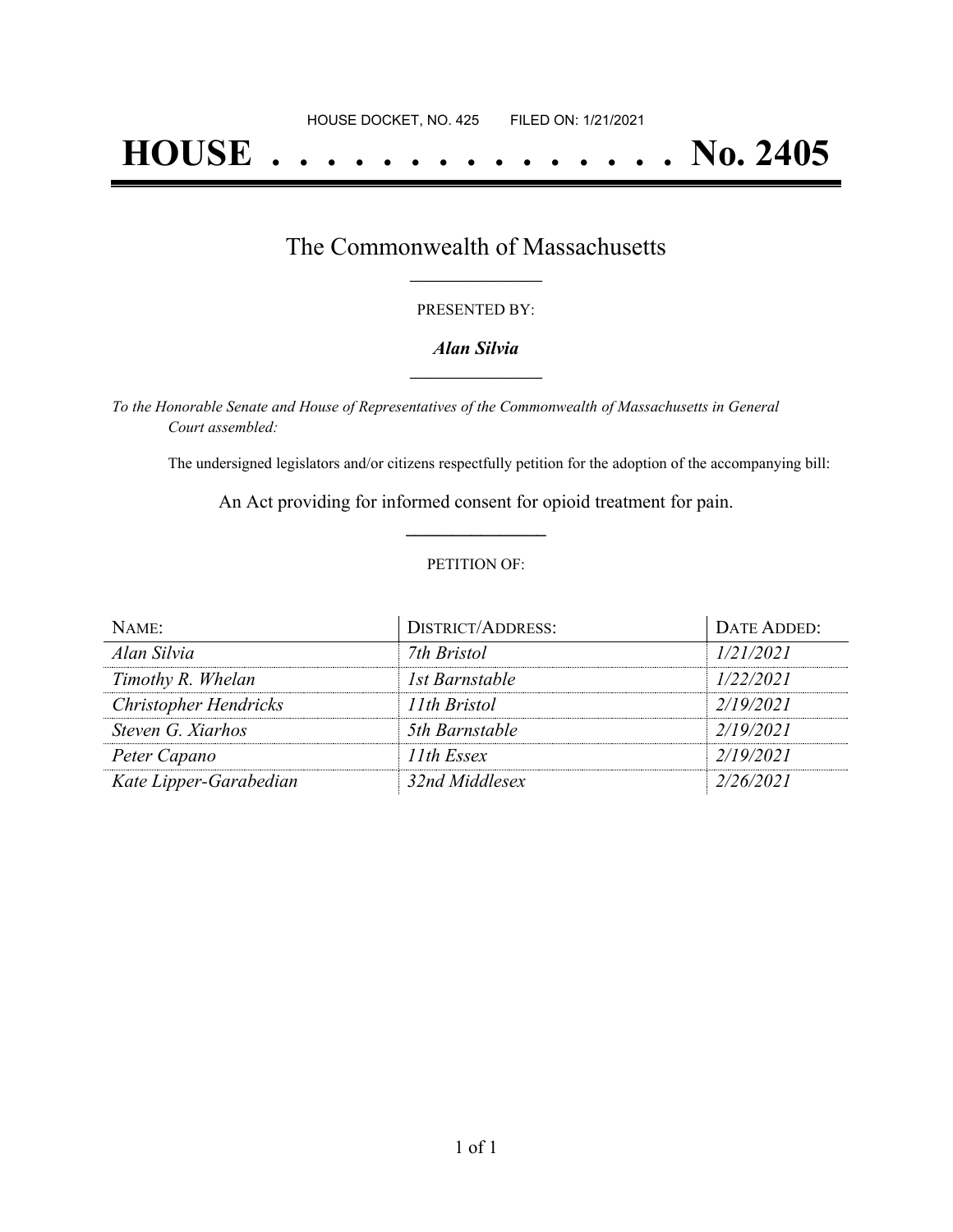# **HOUSE . . . . . . . . . . . . . . . No. 2405**

By Mr. Silvia of Fall River, a petition (accompanied by bill, House, No. 2405) of Alan Silvia and others relative to informed consent for opioid treatment for pain. Public Health.

#### [SIMILAR MATTER FILED IN PREVIOUS SESSION SEE HOUSE, NO. *3779* OF 2019-2020.]

### The Commonwealth of Massachusetts

**In the One Hundred and Ninety-Second General Court (2021-2022) \_\_\_\_\_\_\_\_\_\_\_\_\_\_\_**

**\_\_\_\_\_\_\_\_\_\_\_\_\_\_\_**

An Act providing for informed consent for opioid treatment for pain.

Be it enacted by the Senate and House of Representatives in General Court assembled, and by the authority *of the same, as follows:*

1 Chapter 111 of the General Laws is hereby amended by adding the following section:-

 Section 238. Prior to issuing the initial prescription of a Schedule II controlled dangerous substance or any other opioid drug which is a controlled substance as set forth in section 31 of chapter 94C in a course of treatment for acute or chronic pain and again prior to issuing the third prescription of the course of treatment, a practitioner shall discuss with the patient, or the patient's parent or guardian if the patient is under 18 years of age and is not an emancipated minor, the risks associated with the drugs being prescribed, including but not limited to: (i) the risks of addiction and overdose associated with opioid drugs and the dangers of taking opioid drugs with alcohol, benzodiazepines and other central nervous system depressants; (ii) the reasons why the prescription is necessary; (iii) alternative treatments that may be available; and